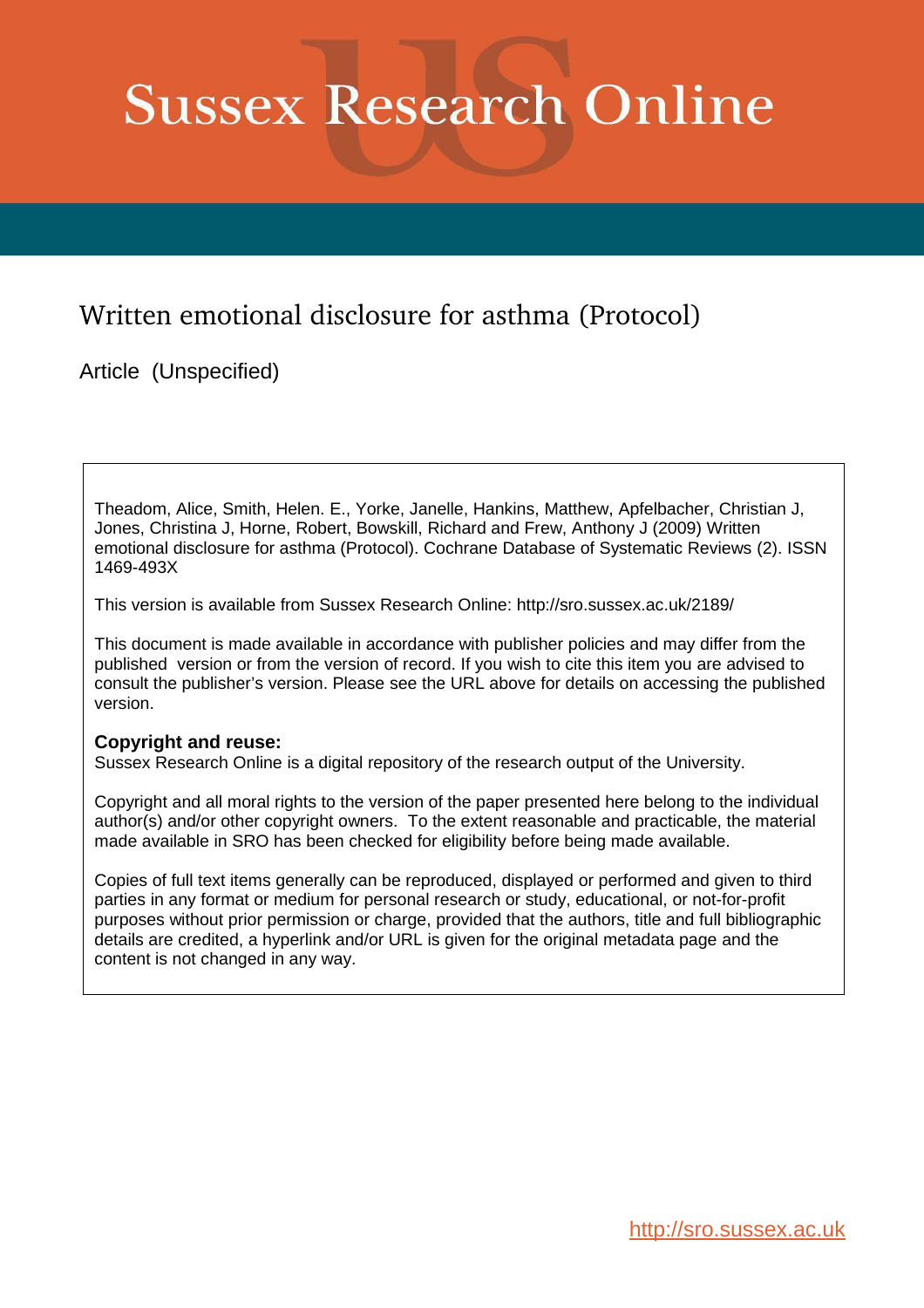# **Written emotional disclosure for asthma (Protocol)**

**Theadom A, Smith HE, Yorke J, Hankins M, Apfelbacher CJ, Jones CJ, Horne R, Bowskill R, Frew AJ**



This is a reprint of a Cochrane protocol, prepared and maintained by The Cochrane Collaboration and published in *The Cochrane Library* 2009, Issue 2

<http://www.thecochranelibrary.com>



**Written emotional disclosure for asthma (Protocol)**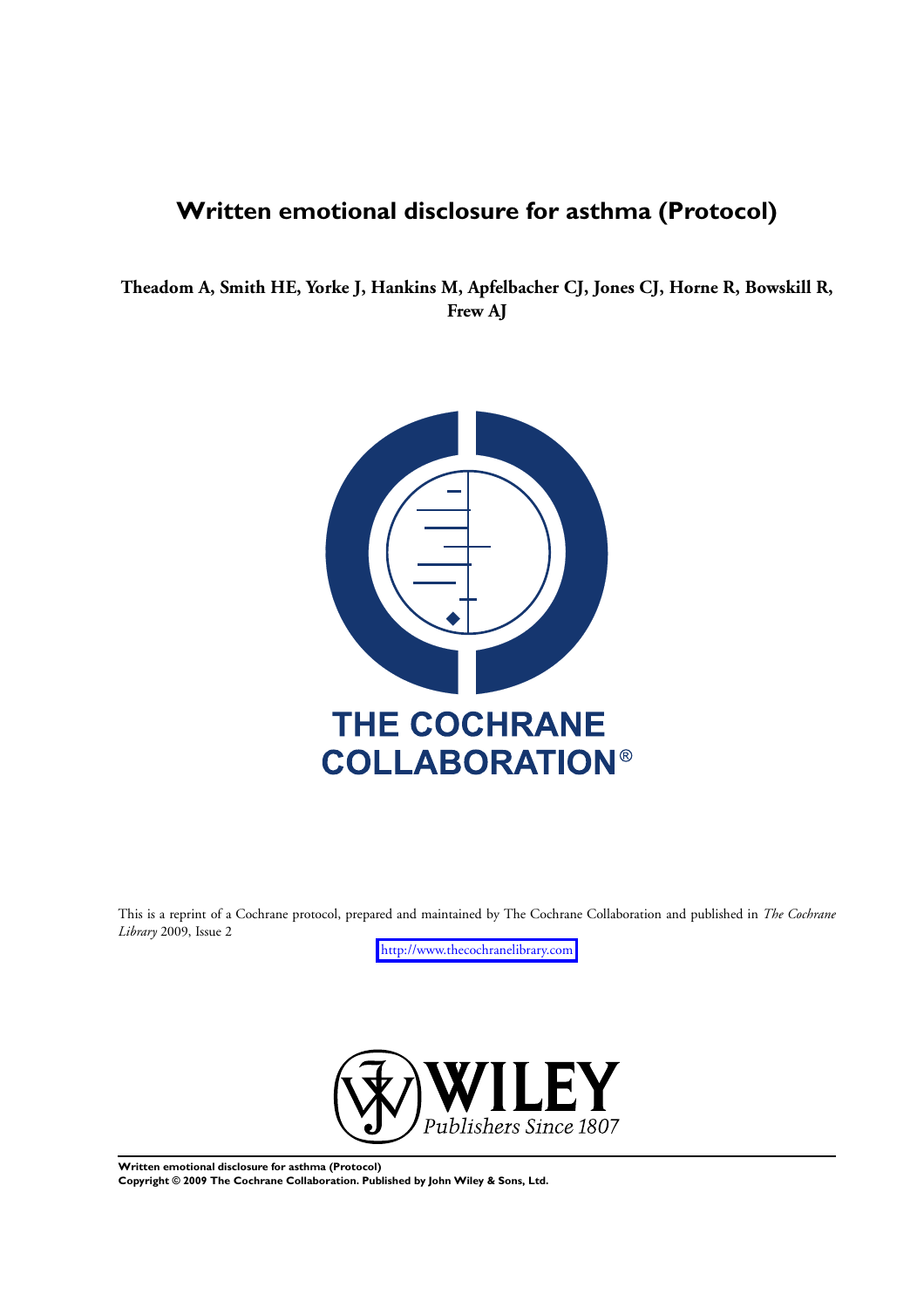# **TABLE OF CONTENTS**

|                                                                   | $\overline{2}$ |
|-------------------------------------------------------------------|----------------|
|                                                                   | $\overline{2}$ |
|                                                                   | $\overline{3}$ |
|                                                                   | $\overline{4}$ |
|                                                                   | 5              |
|                                                                   | 5              |
|                                                                   | 5              |
| CONTRIBUTIONS OF AUTHORS (CONTRIBUTIONS CONTRIBUTIONS OF AUTHORS) | -6             |
|                                                                   | -6             |
|                                                                   | -6             |
|                                                                   |                |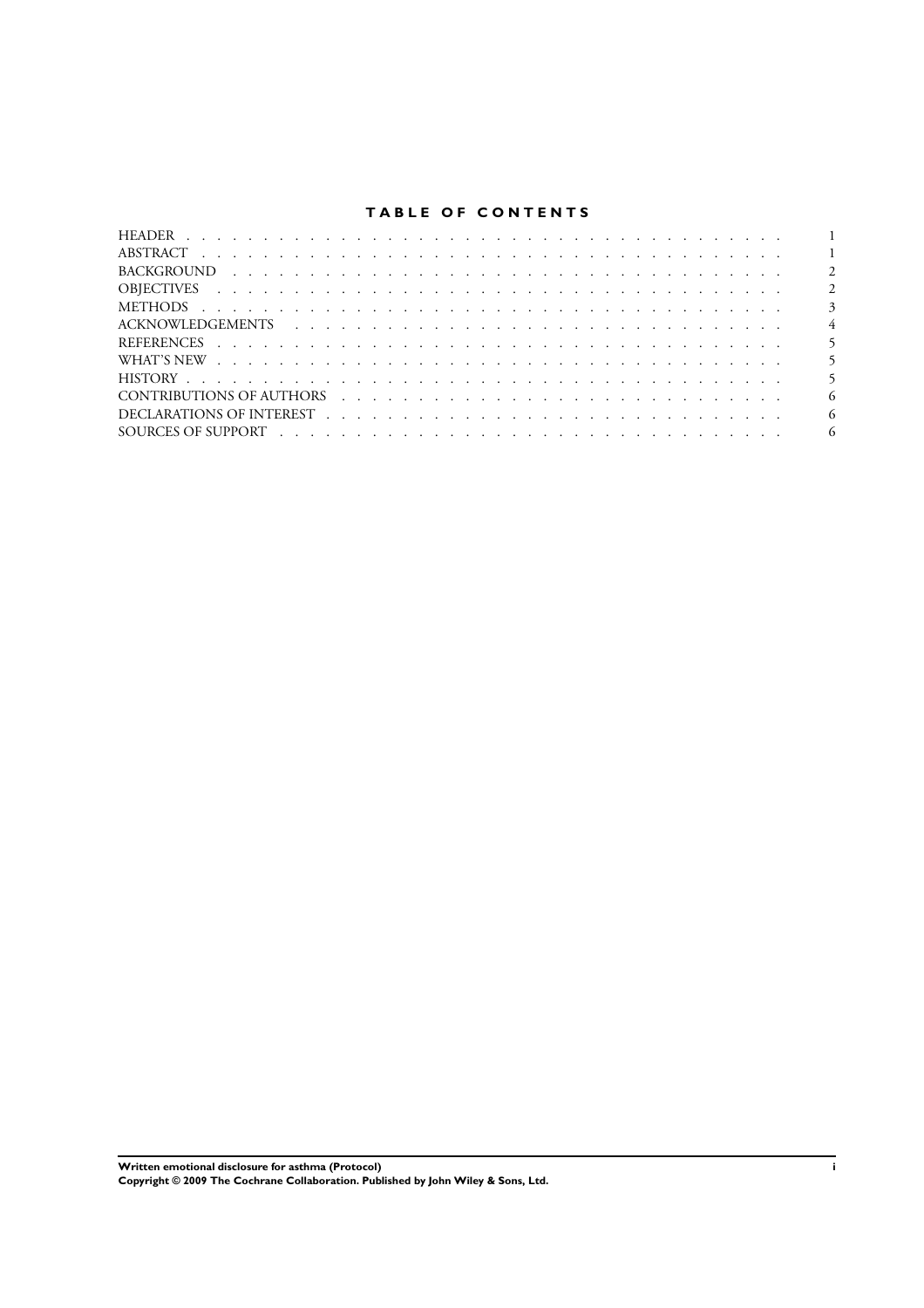**[Intervention Protocol]**

# **Written emotional disclosure for asthma**

Alice Theadom<sup>2</sup>, Helen E Smith <sup>1</sup>, Janelle Yorke<sup>3</sup>, Matthew Hankins <sup>4</sup>, Christian J Apfelbacher<sup>5</sup>, Christina J Jones<sup>6</sup>, Robert Horne<sup>7</sup>, Richard Bowskill<sup>8</sup>, Anthony J Frew<sup>9</sup>

<sup>1</sup>Primary Care and Public Health, Brighton and Sussex Medical School, Brighton, UK. <sup>2</sup>Department of Primary Care and Public Health , Brighton and Sussex Medical School, Falmer, UK. <sup>3</sup>School of Nursing, Faculty of Health and Social Care, University of Salford , Greater Manchester, UK. <sup>4</sup>Health Psychology Section, King's College London, London, UK. <sup>5</sup>Department of Clinical Social Medicine, University Hospital of Heidelberg, Heidelberg, Germany. <sup>6</sup>Department of Primary Care and Public Health, Brighton and Sussex Medical School, Village Way, Falmer, Brighton, UK. <sup>7</sup>Department of Practice and Policy, The school of pharmacy, University of London, London, UK. <sup>8</sup>Brighton and Sussex Medical School, Brighton, UK. <sup>9</sup>Department of Respiratory Medicine, Brighton and Sussex University Hospitals NHS Trust, Brighton , UK

Contact address: Helen E Smith , Primary Care and Public Health, Brighton and Sussex Medical School, Mayfield House, Brighton , Sussex, BN1 9PH , UK. [H.E.Smith@bsms.ac.uk.](mailto:H.E.Smith@bsms.ac.uk) (Editorial group: Cochrane Airways Group.)

*Cochrane Database of Systematic Reviews*, Issue 2, 2009 (Status in this issue: *New*) Copyright © 2009 The Cochrane Collaboration. Published by John Wiley & Sons, Ltd. DOI: 10.1002/14651858.CD007676

**This version first published online:** 15 April 2009 in Issue 2, 2009. (Help document - [Dates and Statuses](http://www3.interscience.wiley.com/cgi-bin/mrwhome/106568753/DatesStatuses.pdf) explained)

**This record should be cited as:** Theadom A, Smith HE, Yorke J, Hankins M, Apfelbacher CJ, Jones CJ, Horne R, Bowskill R, Frew AJ. Written emotional disclosure for asthma. *Cochrane Database of Systematic Reviews* 2009, Issue 2. Art. No.: CD007676. DOI: 10.1002/14651858.CD007676.

## **A B S T R A C T**

This is the protocol for a review and there is no abstract. The objectives are as follows:

The review aims to determine the effectiveness of written emotional disclosure for people with asthma.

1. To assess the overall efficacy of emotional disclosure compared to emotionally neutral writing in people with asthma on self reported quality of life.

2. To assess the overall efficacy of emotional disclosure compared to emotionally neutral writing in people with asthma on objective measures of health outcome.

3. To assess the comparative efficacy of different types of emotional disclosure for people with asthma.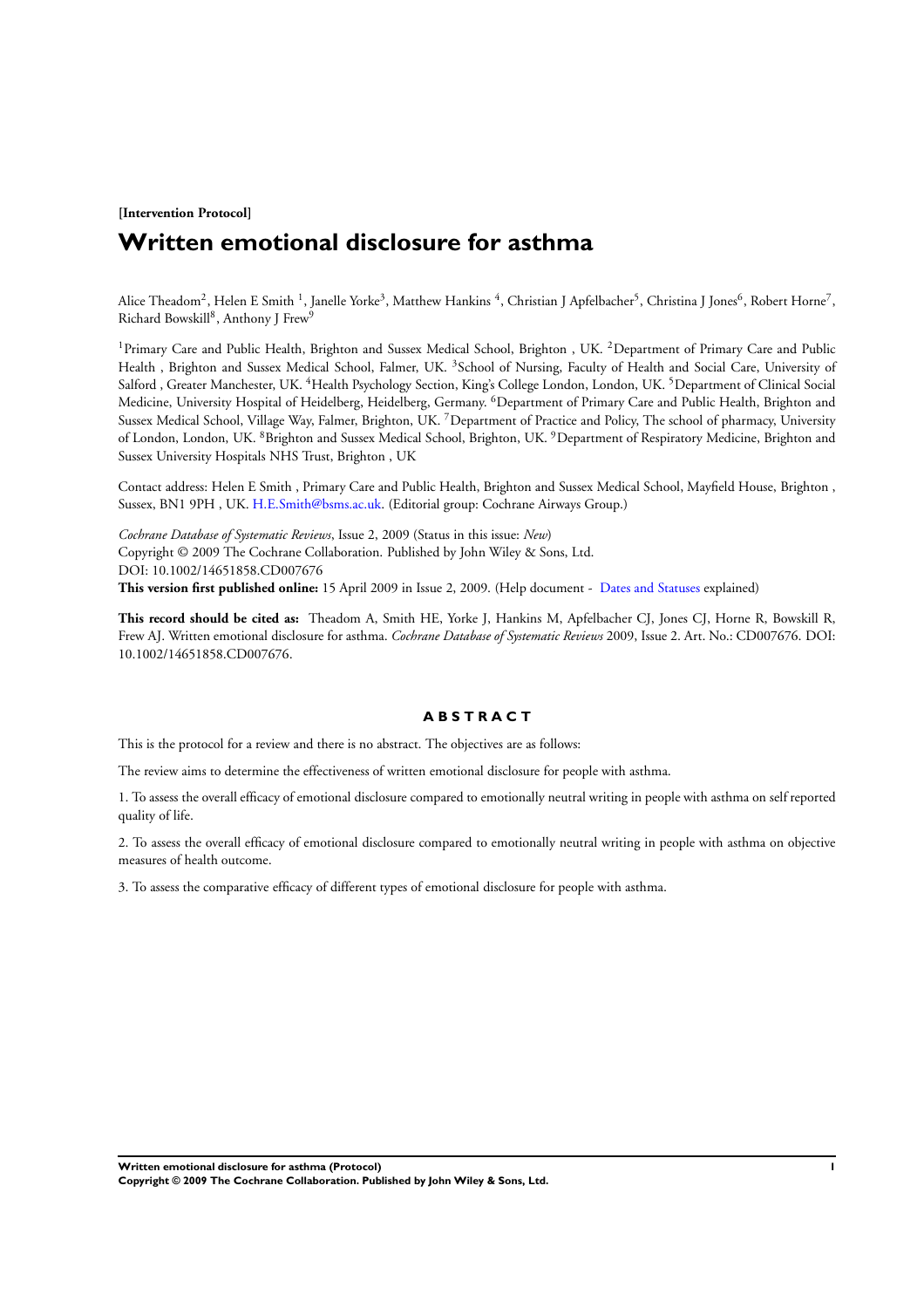# **B A C K G R O U N D**

#### **The burden of asthma**

Asthma is a chronic inflammatory disease of the airways that is associated with heightened irritability of the airways and reversible, episodic airway obstruction [\(Beasley 2004](#page-6-0)). Estimates indicate that asthma currently affects 300 million people worldwide and that rates of asthma are likely to increase as more communities become urbanised ([Beasley 2004](#page-6-0)). This continued growth will generate an additional treatment and diagnostic burden for health care systems. Unfortunately, even if the disease is well controlled, patients continue to experience residual symptoms that affect their quality of life. Interventions that are both cheap and complementary to routine care are therefore needed.

#### **Emotional Disclosure**

The emotional disclosure intervention (also known as expressive writing) was originally developed by Pennebaker and Beall in 1986 [\(Pennebaker 1986](#page-6-0)). This is based on the idea that being unable to share experiences and inhibiting emotions following a stressful or traumatic event is associated with poorer psychological and physical health ([Pennebaker 1986a](#page-6-0)). The emotional disclosure intervention asks people to disclose traumatic or stressful experiences through writing. It has been proposed that emotional disclosure can have positive effects on both physical and psychological health. This may occur through the release of inhibition (cathartic effect) [\(Pennebaker 1986a](#page-6-0); [Pennebaker 1993\)](#page-6-0), creation of a coherent narrative ([Pennebaker 1993](#page-6-0)) or through eliciting a stronger sense of emotional self-regulation ([Lepore 2002](#page-6-0)). Emotional disclosure can also be conducted orally, however this type of emotional disclosure may be influenced by different psychological processes and will be the subject of a separate systematic review. If effective, written emotional disclosure would provide a cheap and safe adjunct to pharmacotherapy in routine care.

#### **Existing research syntheses**

Several research syntheses have been conducted in the field of expressive writing (emotional disclosure) with variable results. This may be because the reviews have either focused specifically on healthy participants or have compared studies across widely disparate patient groups. The conflicting findings may therefore be due to the difficulties in comparing the results between studies conducted across diverse populations.

In a review of 13 studies conducted with healthy participants, [Smyth 1998](#page-6-0) revealed that expressive writing significantly enhanced physical health, psychological well-being, physiological functioning and general functioning. A positive effect on physical health outcomes was also observed in a meta-analysis of nine studies conducted in people diagnosed with physical or psychiatric disorders [\(Frisina 2004a\)](#page-6-0). In contrast [Meads 2005](#page-6-0) included 60 studies on both healthy participants as well as those with preexisting morbidity, and found no significant difference in health centre visits between treatment groups. However, [Meads 2005](#page-6-0) did not calculate effect sizes if they were not reported in the original articles, which may have affected the statistical power of the analysis. [Frattaroli 2006](#page-6-0) used a comprehensive definition of expressive writing and included 146 trials of healthy participants, trials including patients with a diverse range of health conditions and trials in patients who had experienced traumatic events such as sexual assault. In contrast to earlier meta-analyses ([Smyth 1998;](#page-6-0) [Frisina 2004a](#page-6-0)), [Frattaroli 2006](#page-6-0) calculated composite effect sizes drawn from data extracted from a number of different rating scales relating to psychological and physical health, and found statistically significant differences favouring disclosure.

All previous published reviews have explored the effect of written emotional disclosure on wide populations. The contrasting results from previous reviews may be due to the different populations included in the reviews. For example, the clinical populations include patients with a wide variety of illnesses. As different illnesses can place different stressors on a person (e.g. the invasiveness of medical treatment or prognosis). The effects of written emotional disclosure may be disease specific. The effects of written emotional disclosure in patients with asthma remains unclear.

Stress is associated with the exacerbation of asthma symptoms (such as reduced lung function and increased hospital admissions). The written emotional disclosire intervention aims to reduce the stress created by inihibiting stressful or traumatic experiences and may help to help to reduce residual or exacerbations of symptoms for people with asthma. Two Cochrane systematic reviews ([Yorke](#page-6-0) [2005](#page-6-0); [Yorke 2006\)](#page-6-0) have focused on the use of psychological interventions for asthma (one focusing on adults, one focusing on children) but neither incorporated the expressive writing paradigm as a psychological intervention. The psychological approaches in the 15 studies included in the above reviews consisted of therapies delivered by a trained therapist such as cognitive behavioural therapy, relaxation techniques and counselling. As expressive writing is not delivered by a therapist, the expressive writing paradigm was not included within the scope of these published reviews. This review will complement existing Cochrane reviews by exploring the efficacy of expressive writing for people with asthma.

In summary, the existing published reviews of written emotional disclosure either focus on expressive writing in healthy participants or across a diverse range of physical and psychological health conditions. This proposal aims to be more specific with regard to both intervention and outcome by conducting a systematic review on the effect of emotional disclosure (expressive writing) in asthma.

## **O B J E C T I V E S**

**Written emotional disclosure for asthma (Protocol) 2**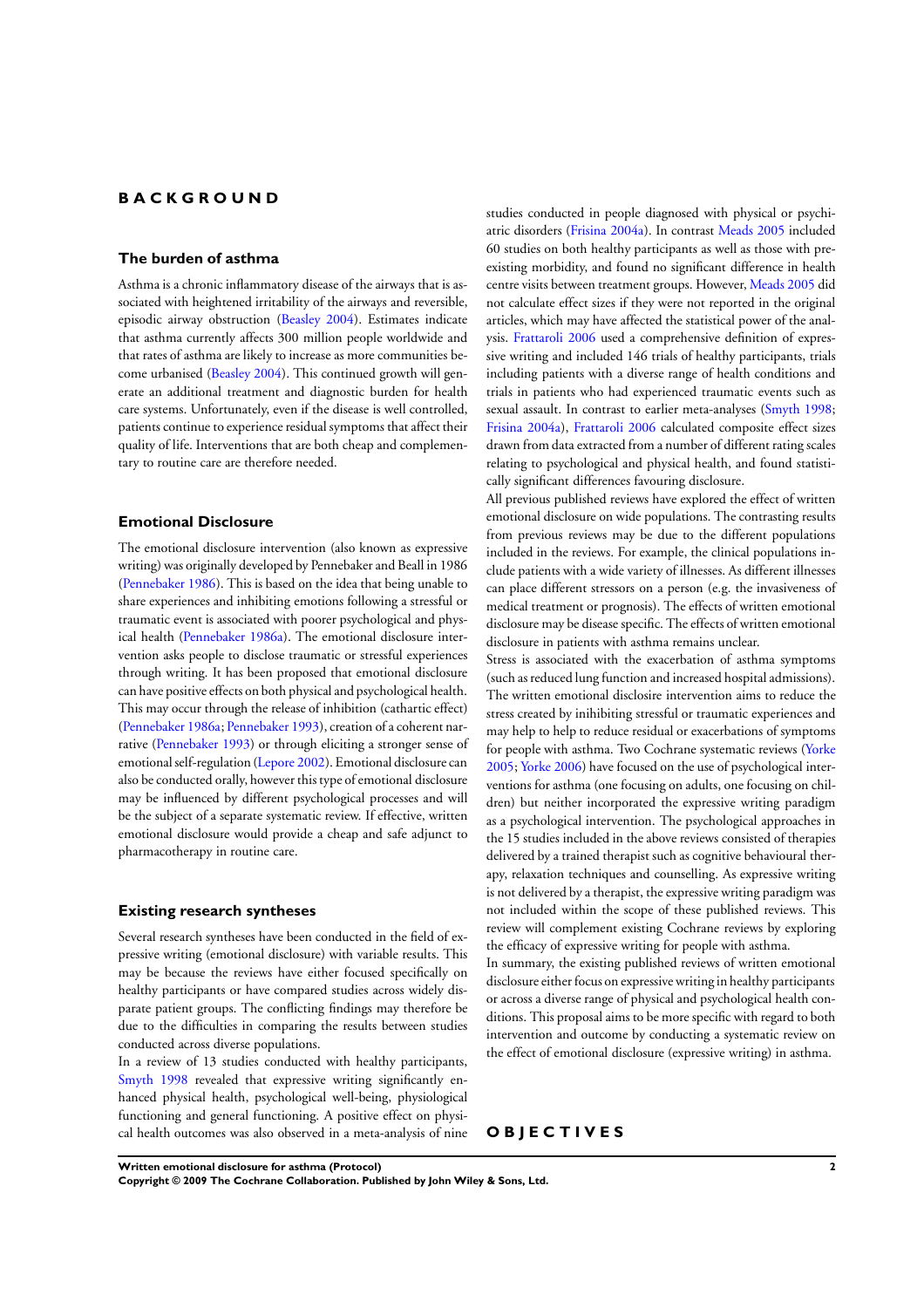The review aims to determine the effectiveness of written emotional disclosure for people with asthma.

1. To assess the overall efficacy of emotional disclosure compared to emotionally neutral writing in people with asthma on self reported quality of life.

2. To assess the overall efficacy of emotional disclosure compared to emotionally neutral writing in people with asthma on objective measures of health outcome.

3. To assess the comparative efficacy of different types of emotional disclosure for people with asthma.

## **M E T H O D S**

#### **Criteria for considering studies for this review**

#### **Types of studies**

Randomised controlled trials assessing the effects of an emotional writing intervention in subjects with asthma will be included in the review. Studies including a group of participants randomised to receive either an emotional disclosure intervention or a control writing (emotionally neutral) intervention will be reviewed. Only studies with a neutral writing control group will be included to ensure that any observed treatment effects are due to the written emotional disclosure intervention rather than the possibility that spending time to oneself and writing may in itself be therapeutic Studies may be published in any language. Quasi-randomised trials will be excluded to minimise bias.

#### **Types of participants**

Persons diagnosed with asthma by a general practitioner or consultant or standard guidelines for diagnosis (e.g. British Thoracic Society, American Thoracic Society). Participants will be both male and female and of any age. Studies conducted in all settings (including hospitals, family practice and in the community) will be considered to assess the generalisbility of study findings across a range of situations.

#### **Types of interventions**

Emotional disclosure (expressive writing) interventions based on the protocol developed by Pennebaker et al [\(Pennebaker 1986](#page-6-0)) or the guided disclosure intervention developed by Gidron et al ( [Gidron 2002](#page-6-0)) will be included. The protocol incorporated by each study will be identified in the study description table included in the review and considered in the statistical analysis. Studies including a control group who receive a non-emotional writing intervention (such as time management) will be included in the review. Studies including a non-writing control group will be excluded to control for the potential effect of the writing process itself on outcomes. The methodological quality of the studies included in the review will be independently assessed by 2 reviewers. Attempts will be made to contact the authors of studies for information required for the review that is not included in the original article.

#### **Types of outcome measures**

For the purpose of this review the primary outcome measure will be lung function, as measured by forced expiratory volume in 1 second (FEV1), peak expiratory flow (PEF) and forced vital capacity (FVC).

#### **Primary Outcome Measure**

1. The primary outcome will be physiological measure of lung function (e.g. FEV1) as this is used as a clinical measure for asthma severity.

#### **Secondary Outcome Measures**

2. Self reported quality of life using validated questionnaires

- 3. Self reported symptom scores (e.g. asthma symptom scale)
- 4. Medication use (e.g. use of bronchodilator)

5. Scheduled or unscheduled health care utilisation (e.g. visits to hospital, GP practice)

6. Psychological well-being (e.g. depression, anxiety and/or distress)

#### **Sensitivity analysis**

The meta-analaysis will be re-calculated excluding poorer quality studies and any studies that appear to be outliers from the analysis to ensure the review results are robust to the method used.

#### **Search methods for identification of studies**

#### **Electronic Searches**

Trials will be identified from the Cochrane Airways Group Specialised Register of trials; MEDLINE 1950-present; EMBASE 1974-present; CINAHL 1982-present; AMED 1985-present; and PsycINFO 1806-present

The search strategies will be based on the following MeSH and textwords:

- 1. exp Asthma/
- 2. asthma\$.mp.
- 3. (antiasthma\$ or anti-asthma\$).mp.
- 4. Respiratory Sounds/
- 5. wheez\$.mp.
- 6. Bronchial Spasm/
- 7. bronchospas\$.mp.
- 8. (bronch\$ adj3 spasm\$).mp.
- 9. bronchoconstrict\$.mp.
- 10. exp Bronchoconstriction/
- 11. (bronch\$ adj3 constrict\$).mp.
- 12. Bronchial Hyperreactivity/
- 13. Respiratory Hypersensitivity/

14. ((bronchial\$ or respiratory or airway\$ or lung\$) adj3 (hypersensitiv\$ or hyperreactiv\$ or allerg\$ or insufficiency)).mp.

**Written emotional disclosure for asthma (Protocol) 3**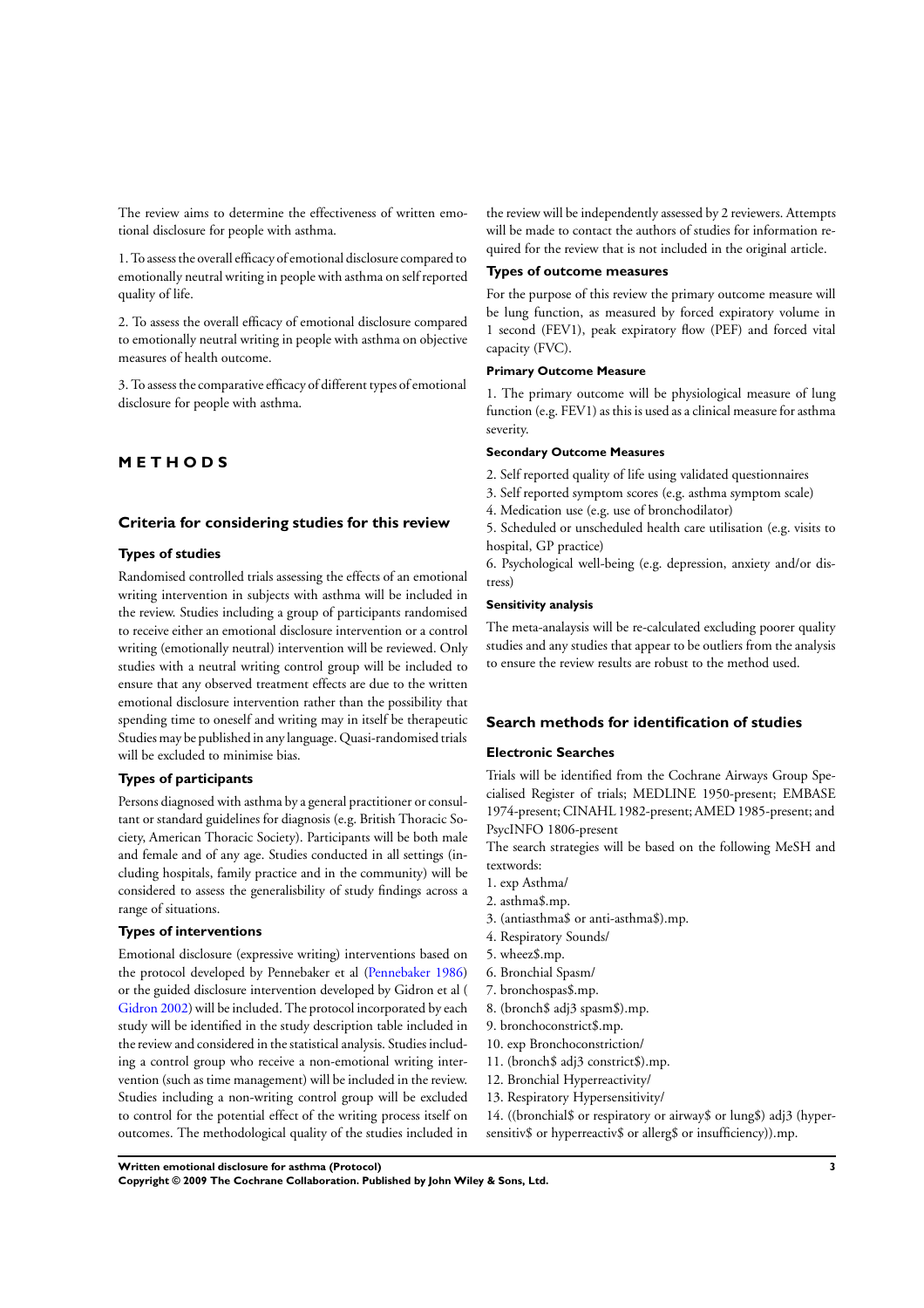<span id="page-6-0"></span>15. (atopic\$ or atopy).mp. 16. or/1-15 17. ((express\$ or emotion\$ ) and writ\$).mp. 18. Writing/ 19. Emotions/ 20. Self Disclosure/ 21. Truth Disclosure/ 22. ((guid\$ or experiment\$) adj3 disclos\$).mp. 23. or/17-22 24. 16 and 23 This search will be adapted for each database as necessary.

#### **Other sources**

Reference lists of all primary studies and review articles will be reviewed for additional references. Authors of identified trials will be contacted and asked to identify other published and unpublished studies. Experts in the field will also be contacted. The search will attempt to idenitfy all relevant studies irrespective of language. Non-English papers will be translated.

#### **Data collection and analysis**

#### **Study Selection**

Two reviewers (AT and JY) will independently assess the relevance of abstracts identified by the search against the inclusion criteria. Full text articles will be obtained for studies potentially fulfilling the inclusion crieria. The same two review authors will independently assess each study against the inclusion criteria using a study selection form. Any disagreement will be resolved through discussion to reach a consensus decision. Contact with the original study investigators will be made if necessary to clarify eligibility. The reasons for inclusion/exclusion will be recorded on the form for future reference.

#### **Data Extraction**

Data from each study included in the review will be extracted using a specifically designed form. Data extraction will be completed independently by two review authors (AT and JY). On completion the results will be compared and any inconsistencies resolved by discussison. The review authors will not be blinded to the authors or the publishing journal of each paper. Aspects of the study design, participant characteristics, interventions and outcomes will be described and entered into RevMan 5.

#### **Assessment of the Risk of Bias**

To facilitate the assessment of possible risk of bias for each study. Information will be collected using the Cochrane Collaboration tool for assessing the risk of bias (Table 8.5.a in the Cochrane Handbook for Systematic Reviews of Interventions 5.0.0). For each domain on the tool the procedures undertaken for each study will be described including verbatim quotes. A judgement as to the possible risk of bias on each of the six domains will be made from the extracted infromation with the answer 'yes' indiating a low risk of bias and the answer 'no' indicating a high risk of bias. If there is insufficient detail reported in the study a judgement 'unclear' will be made and the original study investigators will be contacted for more information. These judgement will be based on the criteria for judging the risk of bias (Table 8.5.c in the Cochrane Handbook for Systematic Reviews of Interventions 5.0.0). Graphic representations of potential bias within and across studies will be computed using RevMan 5. Funnel plots will be used to assess possible publication bias.

#### **Data Synthesis**

Extracted data from each study will be entered into a summary table to enable comparison of study characteristics, quality and results. Analysis will be performed using RevMan 5 Analyses software.

For continuous data, end point FEV1 scores will be expressed as weighted mean differences with their associated 95% confidence intervals. The weighted mean difference will be reported for end point scores on self reported asthma quality of life outcome measures (such as the Asthma Quality of Life Questionnaire by Juniper et al (Juniper 1992) and the Asthma Quality of Life Questionnaire by Marks (Marks 1992). Symptom scores and psychological wellbeing scores will be reported using the standardised mean difference to combine data from different self report scales.

For dichotomous data, the number of participants with each outcome event will be entered into a 2x2 contingency table and the fixed effect odds ratio (OR) with 95% confidence intervals will be reported.

Heterogeneity of the trials will be assessed by visual inspection of forest plots and assessed by calculation of the Q statistic and Cochrane's I<sup>2.</sup> If heterogeniety is found potential resasons for the heterogeniety will be explored. If a high degree of heterogeniety is found the review will be completed without statsitical metaanalysis of the results

#### **The following subgroup analyses are proposed:**

1. Comparison between severity of asthma (as defined by FEV1 baseline reading). To explore if the effectiveness of the written emtional intervention is affected by severity of asthma.

2. Comparison between children (aged under 16) and adults. To explore if the effectiveness of the written emtional intervention is affected by length of life and writing experience..

3. Self reported quality of life at 1 month, 3 month and 6 month intervals. This will be conducted to see if treament effects change over time.

## **A C K N O W L E D G E M E N T S**

Asthma UK, who provided financial support to conduct this Cochrane review.

**Written emotional disclosure for asthma (Protocol) 4**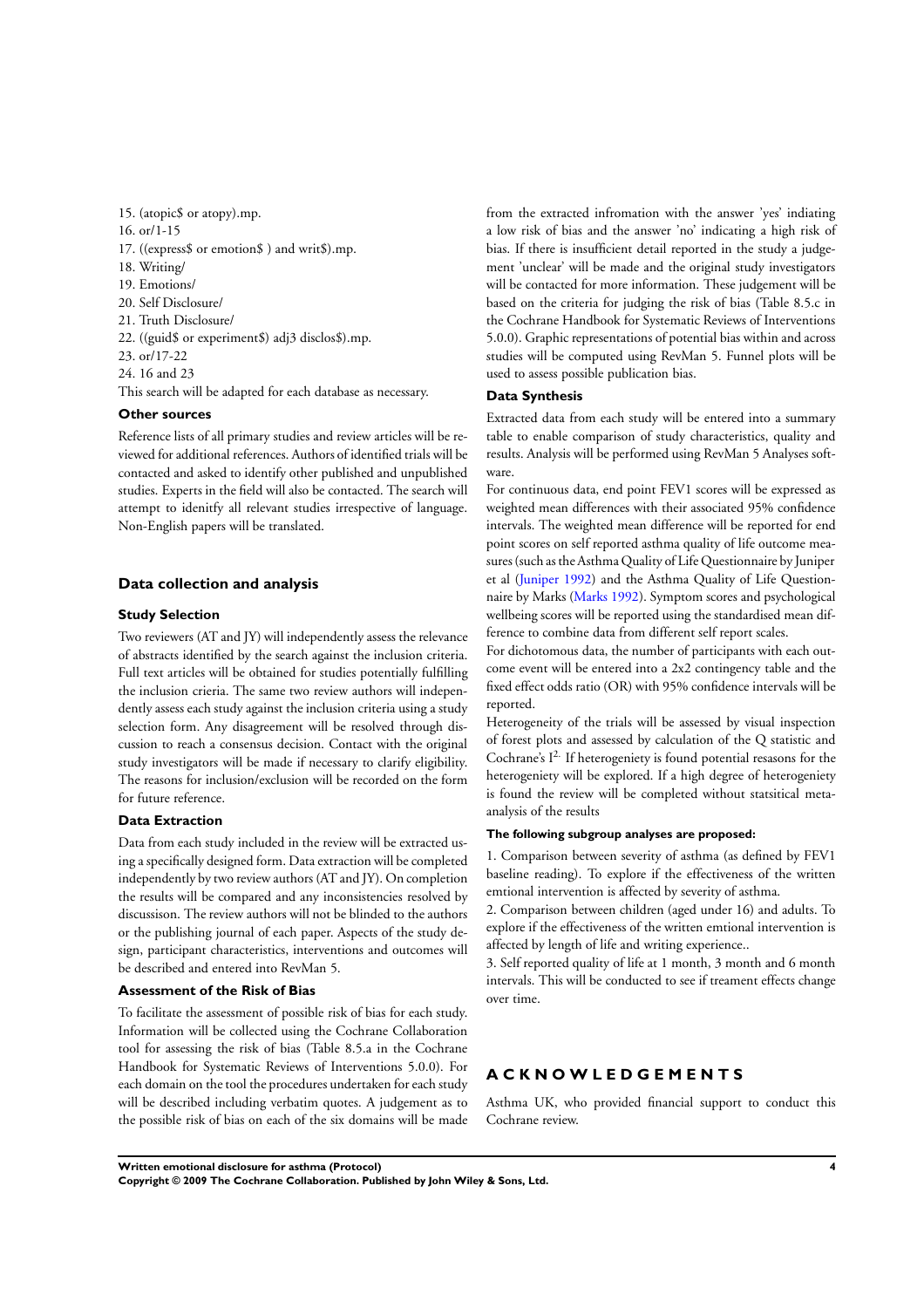#### **R E F E R E N C E S**

#### **Additional references**

#### **Beasley 2004**

Beasley R. The Global Burden of Asthma Report, Global Initiative for Asthma (GINA). http://www.ginasthma.org 2004.

#### **Frattaroli 2006**

Frattaroli J. Experimental disclosure and its moderators: a metaanalysis. *Psychological Bulletin* 2006;**132**(6):823–65.

#### **Frisina 2004a**

Frisina PG, Borod JC, Lepore SJ. A meta-analysis of the effects of written emotional disclosure on the health outcomes of clinical populations. *Journal of Nervous and Mental Disease* 2004;**192**(9):629– 34.

#### **Gidron 2002**

Gidron Y, Duncan E, Lazar A, Biderman A, Tandeter H, Shvartzman P. Effects of guided written disclosure of stressful experiences on clinic visits and symptoms in frequent clinic attenders. *Family Practice* 2002;**19**(2):161–6.

#### **Juniper 1992**

Juniper EF, Guyatt GH, Epstein RS, Ferrie PJ, Jaeschke R, Hiller TK. Evaluation of impairment of health-related quality of life in asthma: development of a questionnaire for use in clinical trials. *Thorax* 1992; **47**:76–83.

#### **Lepore 2002**

Lepore SJ, Greenberg MA, Bruno M, Smyth JM. Expressive Writing and Health: Self-Regulation of Emotion-Related Experience, Physiology, and Behavior. In: Lepore SJ, Smyth JM editor(s). *The Writing Cure: How Expressive Writing Promotoes Health and Emotional Well-Being*. American Psychological Association, Washington DC, 2002: 99–117.

#### **Marks 1992**

Marks GB, Dunn SM, Woolcock AJ. A scale for the measurement of quality of life in adults with asthma. *Journal of Clinical Epidemiology* 1992;**45**:461–72.

#### **W H A T ' S N E W**

Last assessed as up-to-date: 1 September 2008.

#### **Meads 2005**

Meads C, Nouwen A. Does emotional disclosure have any effects? A systematic review of the literature with meta-analyses. *International Journal of Technology Assessment in Health Care* 2005;**21**(2):153–64.

#### **Pennebaker 1986**

Pennebaker JW, Beall SK. Confronting a traumatic event: toward an understanding of inhibition and disease. *Journal of Abnormal Psychology* 1986;**95**(3):274–81.

#### **Pennebaker 1986a**

Pennebaker JW, Hoover C. Inhibition and cognition: toward an understanding of trauma and disease. In: Davidson RJ, Schwartz DW, Shapiro D editor(s). *Conciousness and self regulation*. New York: Plenum, 1986:107–36.

#### **Pennebaker 1993**

Pennebaker JW. Putting stress into words: health, linguistic, and therapeutic implications. *Behaviour Research Therapy* 1993;**31**(6): 539–48.

#### **Smyth 1998**

Smyth JM. Written emotional expression: effect sizes, outcome types, and moderating variables. *Journal of Consulting and Clinical Psychology* 1998;**66**(1):174–84.

#### **Yorke 2005**

Yorke J, Fleming S, Shuldham C. Psychological interventions for children with asthma. *Cochrane Database of Systematic Reviews* 2005, Issue 4. [DOI: 10.1002/14651858.CD003272.pub2.]

#### **Yorke 2006**

Yorke J, Fleming SL, Shuldham CM. Psychological interventions for adults with asthma. *Cochrane Database of Systematic Reviews* 2006, Issue 1. [DOI: 10.1002/14651858.CD002982.pub3]

∗ *Indicates the major publication for the study*

5 September 2008 Amended Response to comments

**Written emotional disclosure for asthma (Protocol) 5**